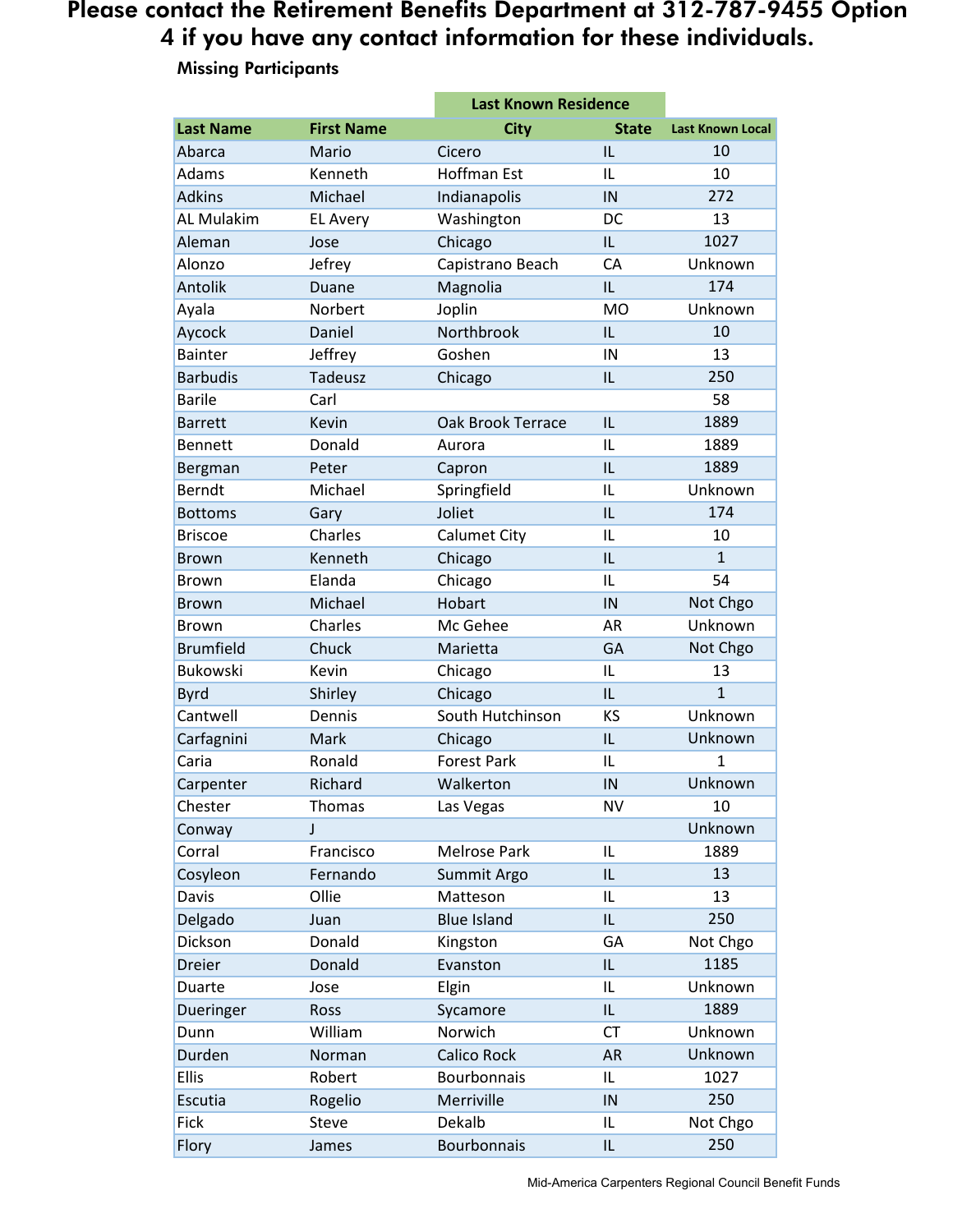|                  |                   |                          | <b>Last Known Residence</b> |                         |
|------------------|-------------------|--------------------------|-----------------------------|-------------------------|
| <b>Last Name</b> | <b>First Name</b> | <b>City</b>              | <b>State</b>                | <b>Last Known Local</b> |
| Frumet           | Randall           | Lake Zurich              | IL                          | 1889                    |
| Gabriel          | Michael           | Palos Heights            | IL                          | 1693                    |
| Gallery          | Wade              | Homewood                 | IL                          | 272                     |
| Gasper           | Stuart            | Pewaukee                 | WI                          | Not Chgo                |
| Gegenhuber       | Matthew           | <b>Hawkins</b>           | WI                          | 13                      |
| Gillow           | Joseph            | Prospect Height          | IL                          | 1185                    |
| Giltner Yonan    | Susan             | Chicago                  | IL                          | Unknown                 |
| Glover           | Kendall           | Cincinnati               | OH                          | 10                      |
| Gomez            | Paul              | Las Vegas                | <b>NV</b>                   | Unknown                 |
| Gray             | Ronald            | Nashville                | <b>TN</b>                   | $\mathbf{1}$            |
| Gray             | Jerry             | Las Vegas                | <b>NV</b>                   | Unknown                 |
| Gschwind         | James             | Canton                   | IL                          | Not Chgo                |
| Hagel            | Charles           | <b>Hickory Hills</b>     | IL                          | 10                      |
| Hagstrom         | Steven            | Rockford                 | IL                          | 1027                    |
| Hammer           | Lawrence          | Metropolis               | IL                          | 58                      |
| Ham-Ying         | Rupert            | Spencer                  | OK                          | Unknown                 |
| Hehir            | James             | Chicago                  | IL                          | $\mathbf{1}$            |
| Hernandez        | Jose              | Chicago                  | IL                          | 58                      |
| Hill             | Robert            | <b>Pembroke Pines</b>    | <b>FL</b>                   | 58                      |
| Hill             | John              | Palatine                 | IL                          | 1889                    |
| Hood             | Ron               | Glen Ellyn               | IL                          | Unknown                 |
| Hsu              | Dao               | Quincy                   | <b>MA</b>                   | 1889                    |
| Huck             | Timothy           | <b>Fort Collins</b>      | CO                          | 58                      |
| Hunter           | Randy             | Las Vegas                | <b>NV</b>                   | Not Chgo                |
| Jarzabek         | Jan               | Chicago                  | IL                          | 13                      |
| Jenkins          | James             | Matteson                 | IL                          | Unknown                 |
| Johnson          | Raymond           | Cleburne                 | <b>TX</b>                   | 10                      |
| Johnson          | James             | Chicago                  | IL                          | 13                      |
| Johnson          | Arthur            | Woodstock                | IL                          | 250                     |
| Jonas            | Tibor             | Sidney                   | OH                          | 1185                    |
| Joyce            | Patrick           | Chicago                  | IL                          | 1185                    |
| Jungo            | Samuel            | Elgin                    | IL                          | Unknown                 |
| Kelly            | Martin            | Chicago                  | IL                          | $\mathbf{1}$            |
| Kesner           | Steven            | Chicago                  | IL.                         | Unknown                 |
| <b>Kirchhoff</b> | Mitch             | Chicago                  | IL                          | 13                      |
| Koerting         | Craig             | Geneva                   | IL                          | 1889                    |
| Komperda         | John              | Hanover Park             | IL                          | 1889                    |
| Kramer           | John              | Baytown                  | <b>TX</b>                   | Unknown                 |
| Kuras            | Jan               | Chicago                  | IL                          | 13                      |
| <b>Kurek</b>     | Wlodzimier        | Chicago                  | IL.                         | 58                      |
| Lagunas          | Enrique           | <b>Blue Island</b>       | IL                          | $\mathbf{1}$            |
| Lannert          | Larre             | Antioch                  | IL                          | 13                      |
| Lara             | Ismael            | Presidio                 | <b>TX</b>                   | Unknown                 |
| Lavall           | Mikal             | <b>Altamonte Springs</b> | <b>FL</b>                   | 1027                    |
| Lazcano          | Roberto           | Aurora                   | IL.                         | 250                     |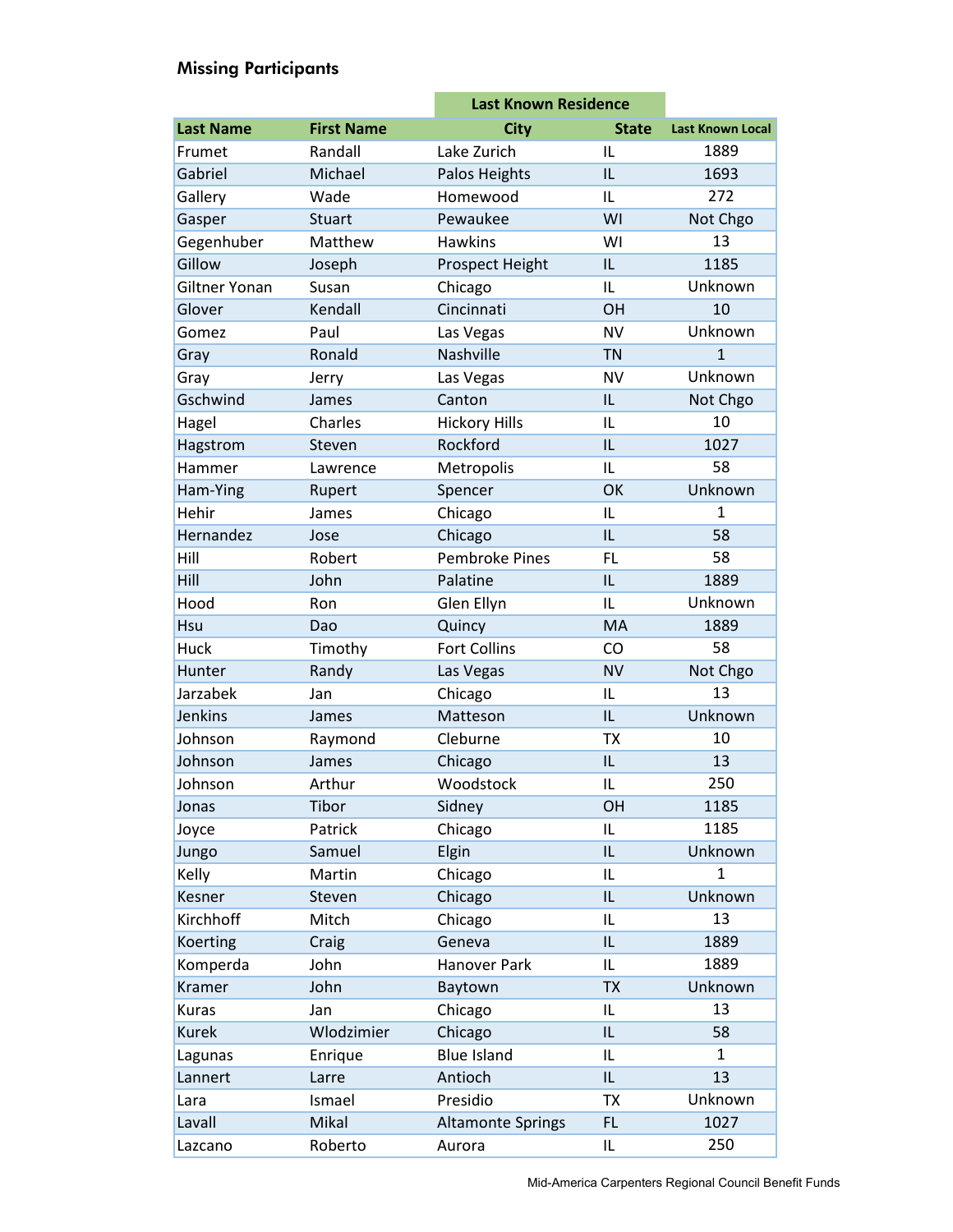|                   |                   | <b>Last Known Residence</b> |              |                         |
|-------------------|-------------------|-----------------------------|--------------|-------------------------|
| <b>Last Name</b>  | <b>First Name</b> | <b>City</b>                 | <b>State</b> | <b>Last Known Local</b> |
| Leon              | Roman             | Dubuque                     | IA           | Unknown                 |
| Loos              | Kenneth           | <b>Belvidere</b>            | IL           | 1889                    |
| Lopez             | Ezeguiel          | Elgin                       | IL           | Unknown                 |
| Lopez             | Jose              | Oklahoma City               | OK           | Unknown                 |
| Malone            | <b>Darlene</b>    | Valparaiso                  | IN           | 10                      |
| Marken            | Kevin             | <b>MT Carroll</b>           | IL           | Not Chgo                |
| Marshall          | <b>Thomas</b>     | Chicago                     | IL           | 54                      |
| Marshall          | Leon              | <b>Bristol</b>              | WI           | 250                     |
| Mastin            | Clay              | Tyler                       | <b>TX</b>    | 1889                    |
| <b>MC Callum</b>  | John              | Chicago                     | IL           | 10                      |
| <b>MC Cartney</b> | John              | Chicago                     | IL           | 10                      |
| <b>MC Fall</b>    | Oliver            | Joliet                      | IL           | 1185                    |
| <b>MC Grath</b>   | Michael           | <b>Orland Park</b>          | IL           | 13                      |
| MC Intyre         | Joseph            | Bolingbrook                 | IL           | 272                     |
| McLeod            | William           | Hamilton                    | IL           | Unknown                 |
| <b>McNew</b>      | Don               | Poplar Bluff                | <b>MO</b>    | Unknown                 |
| Mitchell          | Richard           | Hartwell                    | GA           | 1693                    |
| Molnar            | Miron             | Chicago                     | IL           | 1185                    |
| Moore             | Gregory           | Woodstock                   | IL           | Unknown                 |
| Murray            | Sidney            | Chicago                     | IL           | 13                      |
| Murray            | Donald            | Lake Zurich                 | IL           | 58                      |
| Nowak             | Adam              | Chicago                     | IL           | 58                      |
| O'Connor          | Thomas            | Chicago                     | IL           | 10                      |
| Odonnell          | David             | <b>Blue Island</b>          | IL           | $\mathbf{1}$            |
| O'Donnell         | Diane             | Chicago                     | IL           | Unknown                 |
| O'Malley          | John              | Chicago                     | IL           | 13                      |
| Ortega            | John              | <b>Rolling Meadows</b>      | IL           | 1027                    |
| Page              | Edgar             | <b>Stone Park</b>           | IL           | 250                     |
| Pantoja           | Salvador          | Hollywood                   | <b>FL</b>    | 10                      |
| Panzani           | John              | Riverside                   | IL           | 10                      |
| Papavero          | Gerlando          | <b>Niles</b>                | IL           | 1027                    |
| Patrasso          | James             | Saint Charles               | IL           | 10                      |
| Payton            | David             | Chicago                     | IL.          | 13                      |
| Pinion            | John              | Terrebonne                  | <b>OR</b>    | 1185                    |
| Pohlman           | Gilbert           | <b>Blue Island</b>          | IL           | 10                      |
| Polte             | Thomas            | <b>Wonder Lake</b>          | IL           | 250                     |
| Quintus           | John              | Glenview                    | IL           | Unknown                 |
| Rachel            | Mostafa           | Beecher                     | IL           | 1889                    |
| Ramirez           | Ismael            | Aurora                      | IL           | 174                     |
| Ramos             | Ivan              | <b>Calumet Park</b>         | IL           | 10                      |
| Ramos             | Gabriel           | <b>Calumet Park</b>         | IL.          | 250                     |
| Redman            | Charles           | Sandwich                    | IL           | 1889                    |
| Robles            | Juan              | Waukegan                    | IL           | 250                     |
| Rodriguez         | Emilio            | San Ysidro                  | СA           | 1889                    |
| Rodriguez         | E                 |                             |              | Unknown                 |